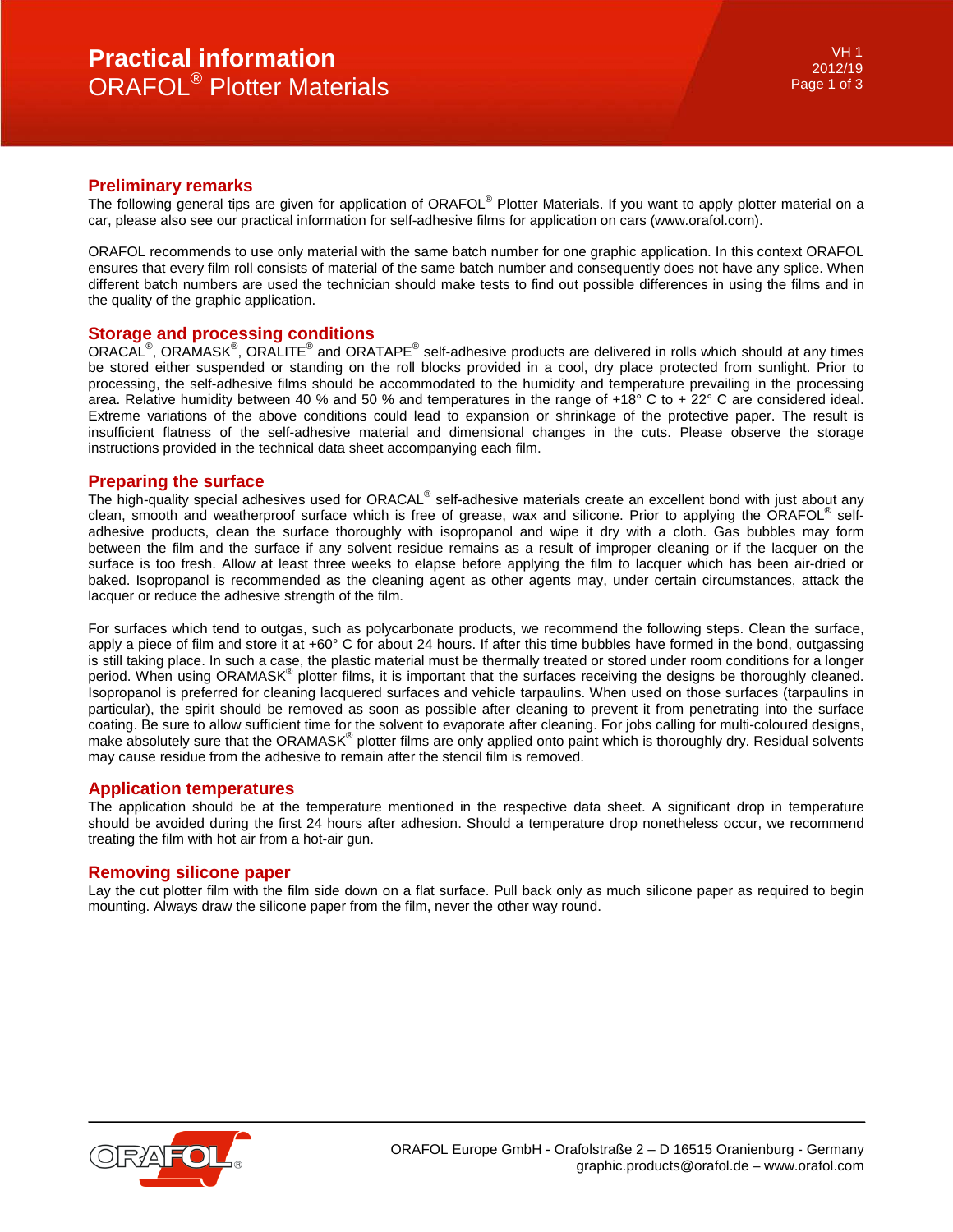# **Practical information** ORAFOL® Plotter Materials

## **Application**

ORAFOL recommends to use only material with the same batch number for the same colour. There are two major methods of application: dry and wet adhesion. For dry adhesion, first position the film cut and press it at one corner on the surface. Then adhere the remainder by applying a plastic squeegee across the film in overlapping sweeps. Depending on the size of the cut being mounted, the silicone paper may be removed completely before bonding or gradually during the adhering procedure. When using ORATAPE<sup>®</sup> application paper or film, pull these slowly away from the film at a 180° angle. Wet adhesion should only be done in warm weather when temperatures are at least +18° C. Spray the exposed adhesive side with low-surface-tension water (water mixed with a flushing agent) and lay it upon the receiving surface. The ease of precise positioning is the great advantage of the wet adhesion method.

Press the film to the surface using sweeping, overlapping motions. Make sure that the water is completely squeezed out from between the surface and the adhesive. For wet adhesion, we recommend ORATAPE® MT72 application paper. After a short drying period, remove application paper carefully at a 180° angle. Slightly moistening the back side of the application paper makes this procedure even easier. The bond is improved if the film is pressed again to the surface after a few hours. To avoid differences in perceived colour after adhesion, ORACAL<sup>®</sup> coloured films should always be worked and adhered in one direction only. When mounting across overlapping sheets of metal or expansion joints, use a sharp knife to separate the film at these points so that the film does not come loose when exposed to motion. Different background profiles are used in vehicle construction.

When applying films to such backgrounds always follow the profile. Never just lay out the film and press it under tension into the recess. With overlapping film adhesion, it is important to make sure that the edges of the film sheets overlap by a minimum of 4 mm and a maximum of 12 mm. When applying film to film, make absolutely sure that only films of the same manufacturer and the same type are put on top of each other (monomeric film on monomeric film and polymeric film on polymeric softened film).

**Caution!** Certain thermal insulation glazing systems may be damaged by self-adhesive films due to thermal stresses caused by extreme temperature fluctuations.

## **Application on cars**

For the application on cars please see additionally the practical information on how to apply self-adhesive films on cars. For the application on car windows the remarks in the practical information for application on cars are to be followed.

## **Service life by climate zones**

The service life specified in the technical data sheets applies to vertical outdoor exposure under normal central European environmental conditions. The following table provides an overview of the expected reduction in the service life under deviating environmental conditions, which are divided into three climate zones. The specification is valid for all color films suitable for vertical and horizontal application (such as entire vehicle wrapping, vehicle lettering and marking). In case of all other films, the service life data apply only to vertical uses.

| Climate zone 1: temperate<br>(e.g. Nord/Central Europe / North US)                                       |                                                                        | Climate zone 2): humid / warm<br>(e.g. Europe – Mediterranean region, Southeast US,<br>Oceania) |                                                           |  |  |  |
|----------------------------------------------------------------------------------------------------------|------------------------------------------------------------------------|-------------------------------------------------------------------------------------------------|-----------------------------------------------------------|--|--|--|
| Vertical:<br>Horizontal:                                                                                 | technical<br>datasheet<br>the<br>Data<br>in.<br>C1) vertical minus 50% | Vertical:<br>Horizontal:                                                                        | C1) vertical minus 2 years<br>C1) horizontal minus 1 year |  |  |  |
| Climate zone 3): arid / hot<br>(e.g. Middle East / North Africa, desert regions in AUS,<br>Southwest US) |                                                                        | <b>Exceptions</b><br>For service life of $\leq$ 5 years in C1) vertical applies:                |                                                           |  |  |  |
| Vertical:<br>Horizontal:                                                                                 | C1) vertical minus 4 years<br>C1) horizontal minus 2 years             | $C3$ ) vertical = $C2$ ) vertical minus 50%<br>$C3$ ) horizontal = $C3$ ) vertical minus 50%    |                                                           |  |  |  |
|                                                                                                          |                                                                        |                                                                                                 |                                                           |  |  |  |